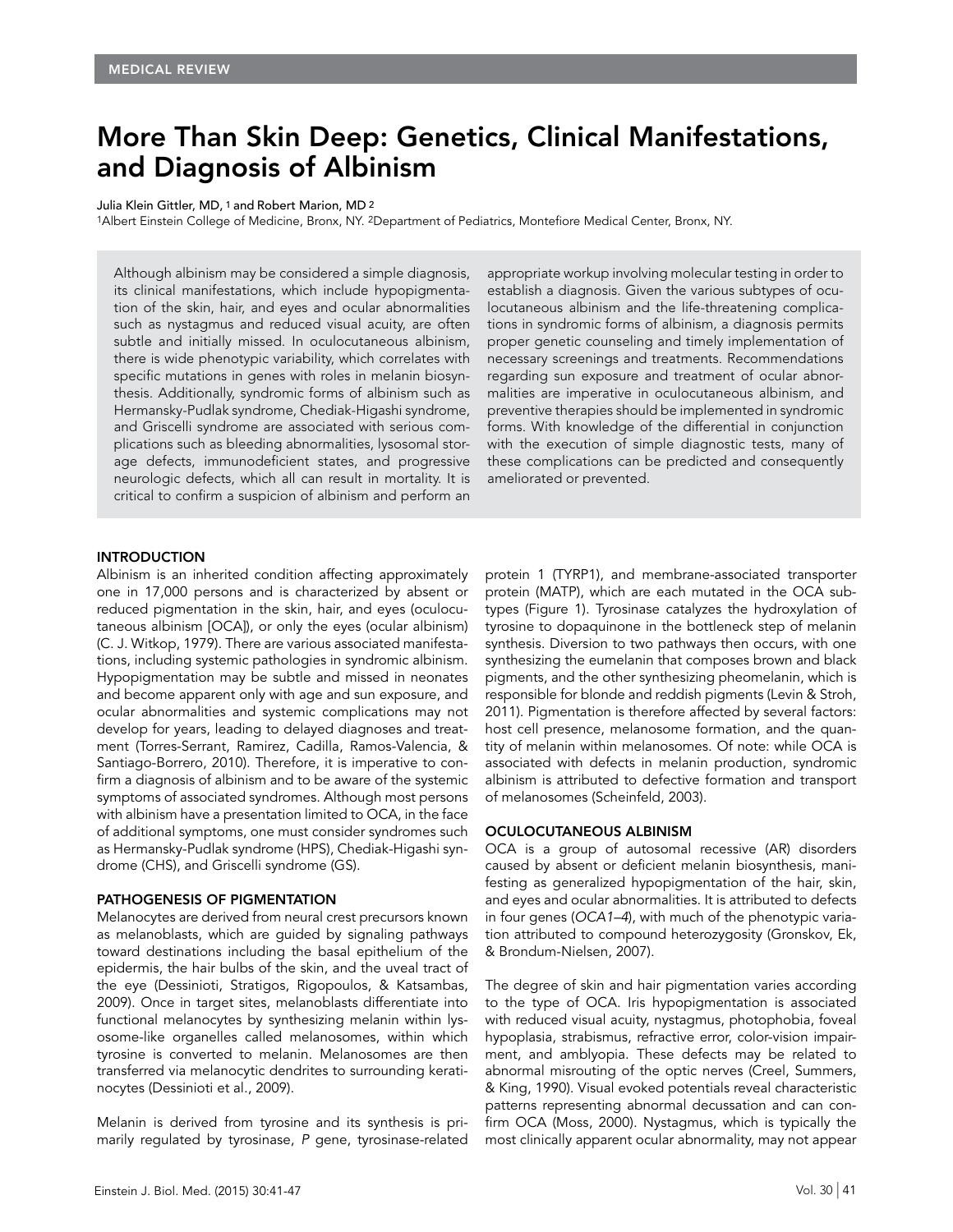

Figure 1 | Melanosome formation and melanin biosynthesis in the melanocyte and melanosome, respectively. (A) Melanosome biogenesis within the melanocyte and sorting of melanosome proteins TYR and TYRP1 from the endoplasmic reticulum and golgi to the developing melanosome via OCA2 and MATP proteins. Minor TYR or TYRP1 mutations lead to proteasome degradation, causing disease. Mutations in TYR, OCA2, TYRP1, and MATP cause OCA1, OCA2, OCA3, and OCA4, respectively. (B) Melanin biosynthesis may be disrupted by TYR or TYRP1 mutations, causing OCA1 and OCA3, respectively. Adapted from Grosnkov, Ek, & Brondum-Nielsen, 2007. TYR: tyrosinase, TYRP1: tyrosinase-related protein 1.

until the patient is 2 to 3 months old. Parents may initially think that the infant is unable to fixate on targets, as the nystagmus manifests in a large-amplitude and low-frequency pattern (Levin & Stroh, 2011; Moss, 2000). With age, the nystagmus becomes pendular, followed by development of the typical jerk nystagmus (Levin & Stroh, 2011).

Type 1 OCA (OCA1) is itself divided into four subtypes, all bearing mutations in the tyrosinase gene (TYR), which is mapped to chromosome 11q14-2. Phenotypic manifestations of each subtype are directly related to the type of TYR mutation.

Type 1A OCA is the most clinically severe, as tyrosinase activity is absent secondary to a null mutation in each copy of TYR (Giebel, Musarella, & Spritz, 1991). Individuals with this mutation are born with white skin and hair and lightblue to pink irises; they later manifest nystagmus, poor visual acuity, and prominent photophobia. Their skin cannot tan and can develop only amelanotic nevi.

Type 1B OCA is caused by a point mutation in TYR that changes the conformation of tyrosinase or causes new splicing sites (Matsunaga et al., 1999). Decreased tyrosinase activity permits some melanin accumulation over time. Although at birth the phenotype may be indistinguishable from that of type 1A, pigment may rapidly accumulate. Hair

may grow with a white-tipped pattern and appear blonde or light brown, due to preferential shunting to the pheomelanin pathway, and iris color may change from blue to green or brown (Giebel et al., 1991; Gronskov et al., 2007). As in type 1A, vision is moderately to severely reduced, with prominent nystagmus developing soon after birth.

Type 1MP OCA, the "minimal pigment" form of OCA1, has decreased tyrosinase activity, permitting some pigment, with blonde hair color and pigmented nevi developing. Type 1 TS OCA is the "temperature-sensitive" form resulting from a TYR missense mutation that produces tyrosinase with activity that varies according to temperature (Giebel et al., 1991). While its initial presentation may also be indistinguishable from that of type 1A, during puberty tyrosinase function becomes normal in the cooler areas of the body, producing dark hair on the arms, legs, and chest; white hair remains in the warmer areas, including the axilla, pubic region, and scalp (Levin & Stroh, 2011).

The molecular genetic defect in Type 2 OCA (OCA2) is in the P gene, now known as OCA2, mapped to 15q11.2–11.3 (Ramsay et al., 1992). It encodes a melanosomal membrane protein that regulates the influx of proteins such as TYR and TYRP1 (Levin & Stroh, 2011). Manifesting with some pigment production, skin and hair color range from white to fair and yellow to black, and eyes are typically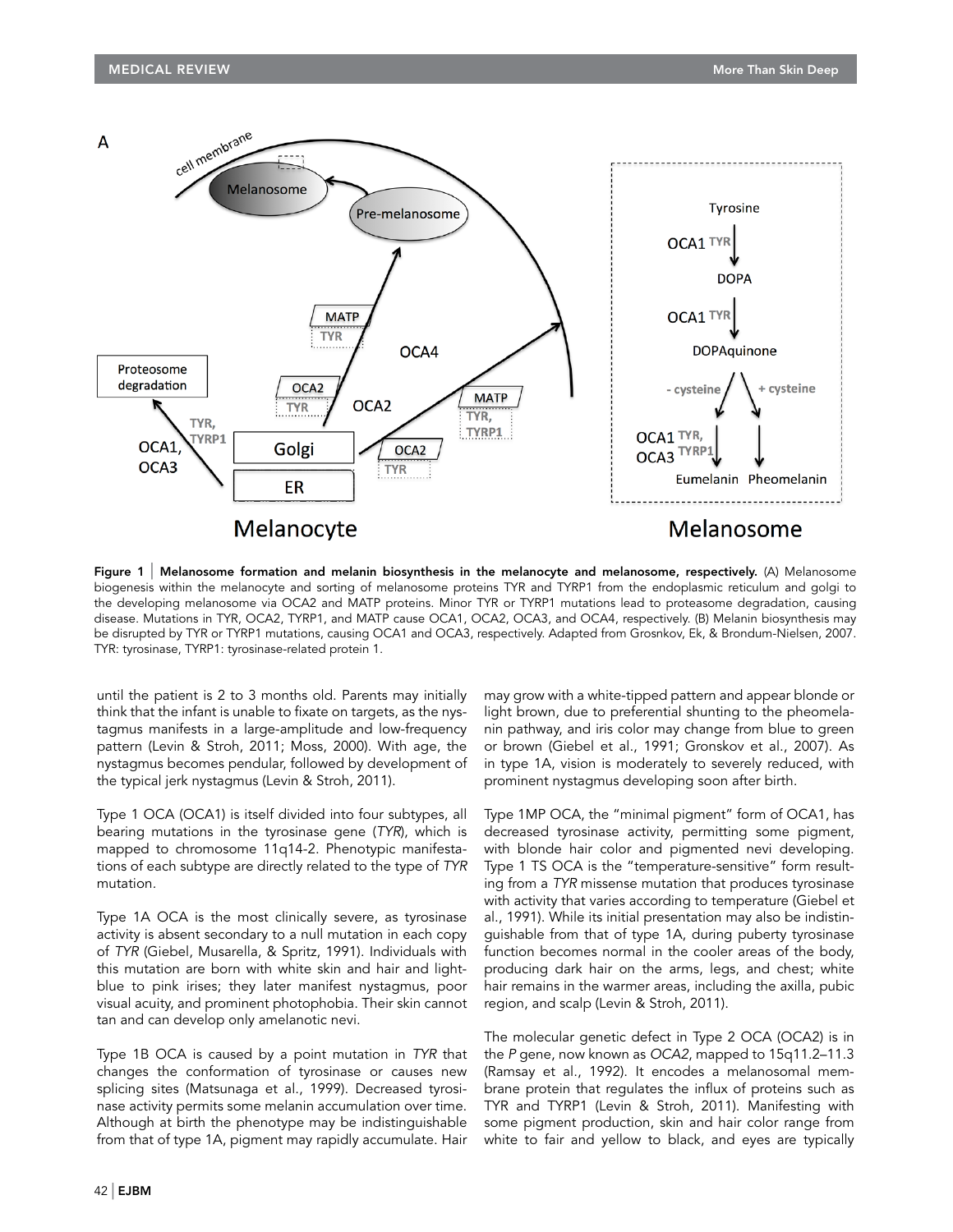light blue with improved ocular function compared to the 1A phenotype. Newborns usually have pigmented hair and irises, with typical nevi and ephileds (Gronskov et al., 2007). Clinically, OCA2 is most comparable to types 1B and 1MP and it is the most prevalent form worldwide, affecting about one in 10,000 African Americans (Oetting & King, 1999). Approximately one in 100 patients with Prader-Willi or Angelman syndromes also manifest OCA2, as OCA2 is located in the region of chromosome 15 between the genes responsible for these syndromes (Lee et al., 1994).

Type 3 OCA (OCA3) is caused by mutations in TYRP1, which encodes an enzyme that catalyzes eumelanin formation and stabilizes TYR (Toyofuku et al., 2001). As this type presents with a minimally hypopigmented phenotype, it is almost exclusively described in South African blacks, although it has recently been described in other populations (Tomita & Suzuki, 2004; K. H. Zhang et al., 2011). Mutations in TYRP1 are responsible for brown or rufous albinism; brown albinism presents with light-brown skin pigment, beige to light-brown hair, and blue-green to brown irises, while the rufous phenotype is characterized by a red-bronze skin with nevi, ginger-red hair, and blue or brown irises (Kromberg et al., 1990). In one Caucasian patient with TYRP1 mutation, hair was yellow-gold with orange highlights. Otherwise, the phenotype was indistinguishable from types 1B and OCA2 (Rooryck, Roudaut, Robine, Musebeck, & Arveiler, 2006).

Type 4 OCA is caused by mutations in MATP, which has suggested roles in protein transport and melanosome function. The clinical phenotype is similar to type 1A OCA but is most common in Japan (Tomita & Suzuki, 2004).

There are increasing numbers of OCA subtypes due to digenic inheritance. For example, a mutation in the microphthalmia-associated transcription factor (MITF) gene combined with a TYR mutation produces ocular albinism with deafness, which may be attributed to melanin's role within the stria vasculosa of the ear (Chiang, Spector, & McGregor, 2009). Due to clinical overlap among the various types of OCA and increasing subtypes, molecular diagnosis permits proper counseling, implementation of appropriate precautions and interventions, and differentiation from subtypes with defined morbidities and mortality.

#### SYNDROMIC OCULOCUTANEOUS ALBINISM Hermansky-Pudlak Syndrome

HPS is a rare AR disease, affecting one in 500,000 to 1,000,000 persons, but it is quite common in Switzerland and Puerto Rico, affecting one in 1,800 northwestern Puerto Ricans (C. J. Witkop et al., 1990). This syndrome is attributed to at least nine distinct genetic defects causing subtypes HPS1–9 and is characterized by OCA, bleeding abnormalities, and lysosomal ceroid storage defects in some subtypes (Krisp, Hoffman, Happle, Konig, & Freyschmidt-Paul, 2001). HPS gene products were identified as subunits of at least three multiprotein complexes named biogenesis of lysosome-related organelle complex (BLOC) -1, -2, and -3, with roles in intracellular protein trafficking and newly defined interactions with the actin cytoskeleton (Dell'Angelica,

2004; Ryder et al., 2013). The symptoms are attributed to abnormalities in the function and formation of intracellular vesicles, such as melanosomes in melanocytes, dense bodies in platelets, and lytic granules in T cells, neutrophils, and lung type II epithelial cells (Dessinioti et al., 2009; Wei, 2006). Albinism results from protein mistrafficking that disables melanosome production, forming macromelanosomes that can be observed on skin biopsy (Levin & Stroh, 2011). The platelet dysfunction is attributed to deficiency of dense bodies, which normally trigger the secondary aggregation response. This leads to a prolonged bleeding time with normal platelet counts and normal coagulation factor activity (Torres-Serrant et al., 2010). The lysosomal storage defect is demonstrated by a yellow, autofluorescent, amorphous lipid-protein complex, called ceroid lipofuscin, in urinary sediment and parenchymal cells; it predisposes patients to the development of granulomatous colitis, renal failure, cardiomyopathy, and pulmonary fibrosis.

The HPS1 gene, located on chromosome 10q23.1–q23.3, encodes a transmembrane protein that regulates protein traffic targeted to melanosomes. It is the most frequently presenting HPS mutation and is phenotypically very similar to HPS4 (Wei, 2006). HPS1 and HPS4 are the most severely affected of the subtypes, with prominent OCA, prolonged bleeding, complications from granulomatous colitis, and early death from pulmonary fibrosis. The HPS4 gene is mapped on chromosome 22q11.2–q12.2, and intracellular HPS1 and HPS4 proteins associate together in BLOC-3 (Wei, 2006).

HPS2 can be clinically distinguished, as it causes immunodeficiency and manifests with congenital neutropenia and recurrent respiratory illness (Jung et al., 2006). It is attributed to mutations in the AP3B1 gene, which encodes the Beta3A subunit of the heterotetrameric adaptor protein complex known as adaptor protein-3 (AP-3), which acts in mediating cargo-protein selection in transport vesicles and in sorting proteins to lysosomes (Dell'Angelica, 2004; Wei, 2006). The immunodeficiency is caused by a deficient AP3-dependent antigen presentation pathway and loss of microtubule-mediated movement of enlarged lytic granules in cytotoxic T-lymphocytes, among other innate immunity defects (Fontana et al., 2006; Sugita et al., 2002).

The HPS3 gene is mapped to chromosome 3q24 and contains sorting signals for targeting to vesicles (Anikster et al., 2001). It is commonly associated with central Puerto Rican or Ashkenazi Jewish ancestry and is clinically similar to HPS5 and HPS6, presenting with very mild skin hypopigmentation, ocular albinism, visual acuity of approximately 20/100 or better, and mild bruising, without colitis or pulmonary fibrosis. The defective proteins in HPS3, HPS5, and HPS 6 interact with one another in BLOC-2 and regulate organelle biosynthesis (Huizing et al., 2009; Q. Zhang et al., 2003). HPS5, however, is uniquely reported to have elevated cholesterol levels (Dessinioti et al., 2009; Wei, 2006).

There is a single report of a patient with HPS7, with a mutation in the dysbindin gene, DTNBP1 on chromosome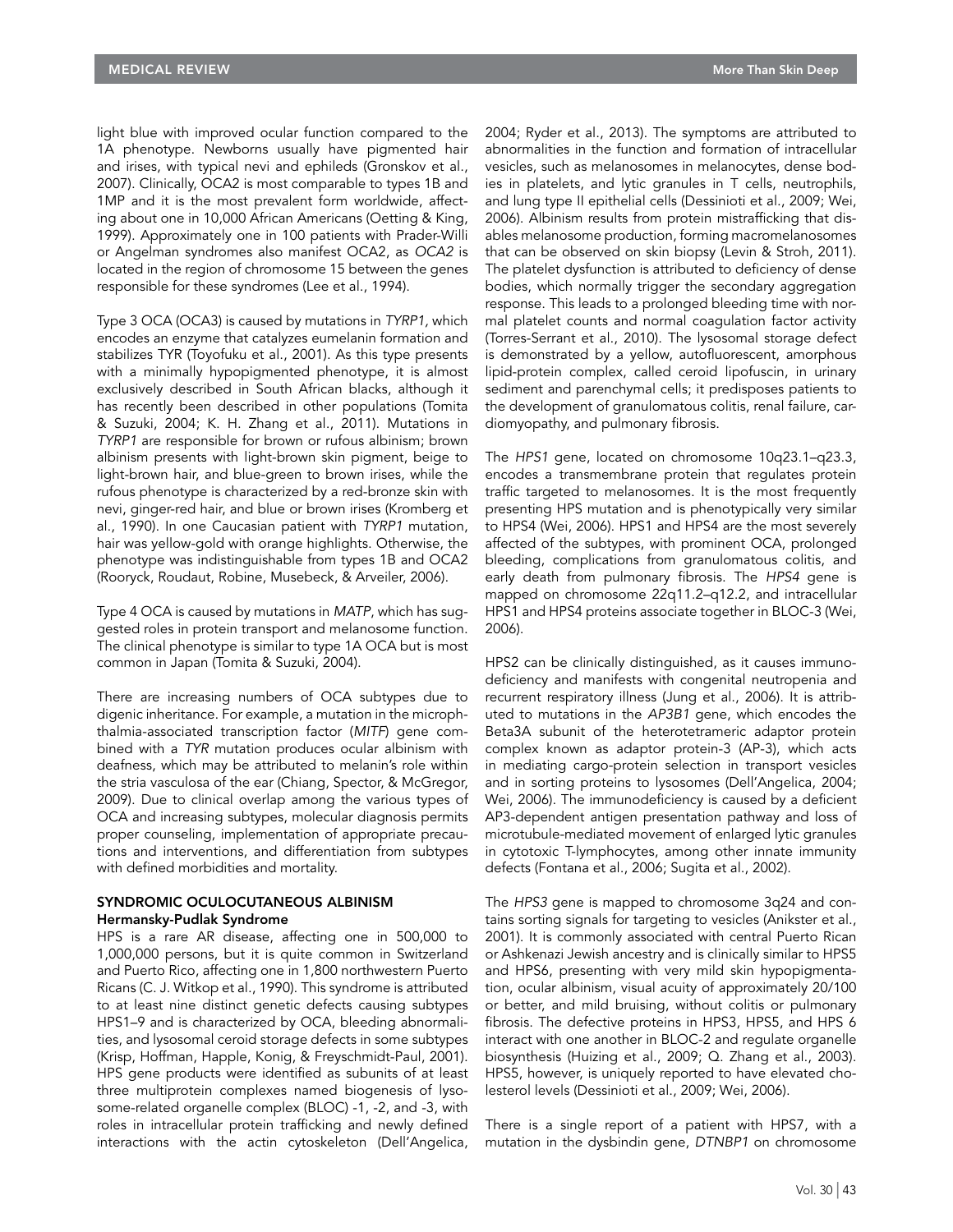| Table 1 Subtypes of oculocutaneous albinism and syndromic albinism with associated genes and symptoms. |                                                   |                                                                                                                                                       |
|--------------------------------------------------------------------------------------------------------|---------------------------------------------------|-------------------------------------------------------------------------------------------------------------------------------------------------------|
| <b>Disease</b>                                                                                         | Gene                                              | Symptoms                                                                                                                                              |
| <b>OCA</b><br>OCA1<br>OCA <sub>2</sub><br>OCA <sub>3</sub><br>OCA4                                     | <b>TYR</b><br>P gene/OCA2<br>TYRP1<br><b>MATP</b> | <b>OCA</b>                                                                                                                                            |
| <b>HPS</b><br><b>HPS1-6</b><br>HPS7<br>HPS8<br>HPS9                                                    | HPS1-6<br>DTNBP1<br>BLOC1S3<br><b>PLDN</b>        | OCA, bleeding abnormalities, and lysosomal<br>ceroid storage defects such as granulomatous<br>colitis, pulmonary fibrosis<br>Immunodeficiency in HPS2 |
| <b>CHS</b>                                                                                             | <b>LYST</b>                                       | OCA with silvery hair, bleeding tendency,<br>peripheral neuropathy, immune deficiency                                                                 |
| GS<br>GS1<br>GS <sub>2</sub><br>GS3                                                                    | MYO5A1<br>RAB27A<br><b>MLPH</b>                   | OCA with silvery hair<br>Neurologic impairment in GS1<br>Hemophagocytic syndrome in GS2                                                               |

Abbreviations: BLOC1S3, biogenesis of lysosomal organelles complex-1, subunit 3; CHS, Chediak-Higashi syndrome; DTNBP1, dystobrevin-binding protein 1; GS, Griscelli syndrome; HPS, Hermansky-Pudlak syndrome; LYST, lysosomal trafficking regulator; MATP, membrane-associated transport protein; MLPH, melanophilin; MY05A, myosin VA; PLDN, pallidin; OCA, oculocutaneous albinism; RAB27A, Ras-related protein 27A; TYR, tyrosinase; TYRP1 tyrosinase-related protein 1.

6p22.3, which encodes a component of BLOC-1; the patient presented with OCA, bleeding tendency, and decreased lung compliance (Li et al., 2003). HPS8 and HPS9 are also caused by mutations in BLOC-1. HPS8 is attributed to a mutated BLOC-3 gene (BLOC1S3) and is detected in a large consanguineous Pakistani family with incomplete OCA and platelet dysfunction. The proband was born with silvery hair that later darkened, hazel eyes, and pale skin that reddened in the sun (Morgan et al., 2006). HPS9 is associated with a mutation in the pallidin gene (PLDN), and clinically manifested with albinism and immunodeficiency in one patient (Cullinane et al., 2011).

A delay in diagnosis of HPS can be attributed to clinical variability (Torres-Serrant et al., 2010). Although hypopigmentation can be subtle at birth, nearly all patients with HPS have nystagmus (Gradstein et al., 2005). Early on, nystagmus is very fast and later slows as additional ocular abnormalities, such as wandering eye movements, become prominent. Typically, bleeding abnormalities initially present with bruising upon ambulation, but they may occur earlier with circumcision or trauma. One report detailed an infant who had a complicated delivery necessitating forceps and presented at 7 weeks old with seizures and associated subdural hematomas and retinal hemorrhages. The infant was found to have abnormal platelet function and was later diagnosed with HPS (Russell-Eggitt, Thompson, Khair, Liesner, & Hann, 2000). Epistaxis usually occurs in childhood, and prolonged bleeding with menses or after tooth extraction or any surgical procedure is typical. As ceroid accumulation increases with age, granulomatous colitis resembling Crohn's disease presents on average at 15 years old and occurs in 15 percent of cases, while pulmonary fibrosis typically does not become symptomatic until the patient's thirties and is usually fatal (Avila et al., 2002).

The diagnosis of HPS is established both clinically and via demonstration of absent dense bodies on whole-mount electron microscopy of platelets. Bleeding-time or plateletaggregation abnormalities and tissue biopsy showing ceroid deposition may assist in diagnosis (Levin & Stroh, 2011). Sequence analyses for HPS1-8 mutations are available on a clinical basis and for HPS9 on a research basis only.

Given the bleeding risks in HPS, the platelet function of individuals with suspected albinism should be evaluated prior to surgical procedures. Although the bleeding diathesis is usually mild, death from hemorrhage has been reported (Theuring & Fiedler, 1973). In addition, bleeding in HPS has been controlled by administering desmopressin prior to surgery (Zatik, Poka, Borsos, & Pfliegler, 2002) and by making platelet concentrates available during surgery. It is important to be aware that aspirin and indomethacin are contraindicated in patients with HPS, as they exacerbate the platelet abnormality (Witkop, White, Gerritsen, Townsend, & King, 1973).

### Chediak-Higashi Syndrome

CHS is a rare AR disease that is characterized by partial OCA with characteristic silvery hair and bleeding tendency, peripheral neuropathy, and immune deficiency (Dessinioti et al., 2009). This syndrome arises due to mutations in the CHS1/lysosomal trafficking regulator (LYST) gene, located on chromosome 1q42–43, which has roles in membrane identification and intravesicular sorting. Various vesicles are affected, and diagnosis is via visualization of pathognomonic giant peroxidase-positive cytoplasmic granules in neutrophils on a peripheral blood smear (Tomita & Suzuki, 2004). Abnormal granules can also be found in melanocytes, fibroblasts, endothelial cells, neurons, and Schwann cells, and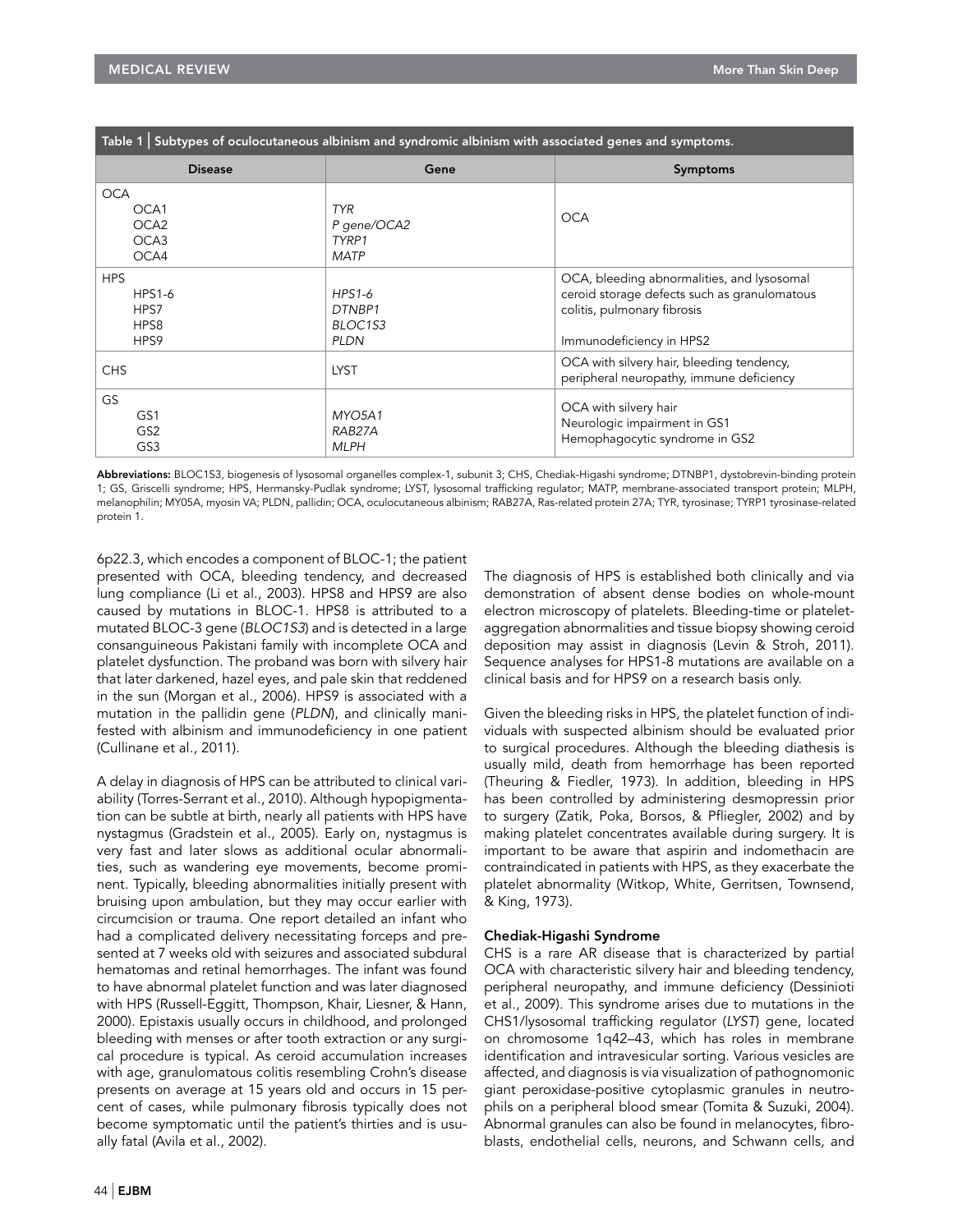are formed through fusion, cytoplasmic injury, and phagocytosis (Nargund et al., 2010). CHS is distinguished by neutrophils defective in chemotaxis, mobilization, and bactericidal activity, and functionally defective cytotoxic T and natural killer cells. This results in recurrent pyogenic infections and uncontrolled T-cell and macrophage activation associated with a typically fatal hemophagocytic lymphoproliferative syndrome, considered the accelerated phase of CHS.

Most patients with CHS have a functionally null mutant CHS1 allele and manifest severe disease in childhood. At birth, patients may manifest OCA, exhibiting silvery hair and skin hypopigmentation, with cutaneous slate-gray patches and tanning capacity after sun exposure. Affected children may then develop recurrent infections of the skin, lung, and respiratory tract. The accelerated phase may occur soon after birth and is characterized by generalized lymphohistiocytic infiltrates, fever, jaundice, hepatosplenomegaly, lymphadenopathy, pancytopenia, and bleeding (Nargund et al., 2010). Ten to 15 percent of patients manifest adolescent and adult forms associated with missense-mutant alleles that encode proteins with partial function (Karim et al., 2002). These patients may survive to adulthood but develop progressive, often fatal neurologic dysfunction with intellectual decline, tremor, ataxia, peripheral neuropathy, and white-matter deterioration (Scheinfeld, 2003).

Although treatment of CHS is controversial, further investigation is critical in an individual with OCA and recurrent infections. Blood-smear examination leads to diagnosis and implementation of the only curative treatment, bonemarrow transplant, as fatality is within 30 months of the accelerated phase without treatment (Nargund et al., 2010). Other modes of therapy are controversial and include parenteral vitamin C administration during the stable phase in order to normalize neutrophils' bactericidal activity and high-dose methylprednisolone with or without splenectomy (Kanjanapongkul, 2006; Nargund et al., 2010).

#### Griscelli Syndrome

GS is another rare AR disorder that manifests as partial OCA with characteristically silver hair, large pigment conglomerates in hair shafts, and accumulation of mature melanosomes within melanocytes (Mancini, Chan, & Paller, 1998). Defects in MYO5A1 and RAB27A cause GS type 1 (GS1) and GS type 2 (GS2), respectively, and both map to 15q21.1. GS type 3 (GS3) is attributed to mutations in melanophilin (MLPH). RAB27A encodes a small GTPase protein, Rab27a, which targets the melanosome membrane and binds to melanophilin in melanocytes. Molecular motor myosin-Va, which is encoded by MYO5A1, is then recruited and permits movement of melanosomes along the actin cytoskeleton.



Figure 2 | Diagnostic algorithm for albinism. Based on clinical signs and symptoms and subsequent clinical and histologic studies and genetic testing, OCA, HPS, CHS, and GS can be diagnosed. Abbreviations: CHS, Chediak-Higashi syndrome; GS, Griscelli syndrome; HPS, Hermansky-Pudlak syndrome; OCA, oculocutaneous albinism.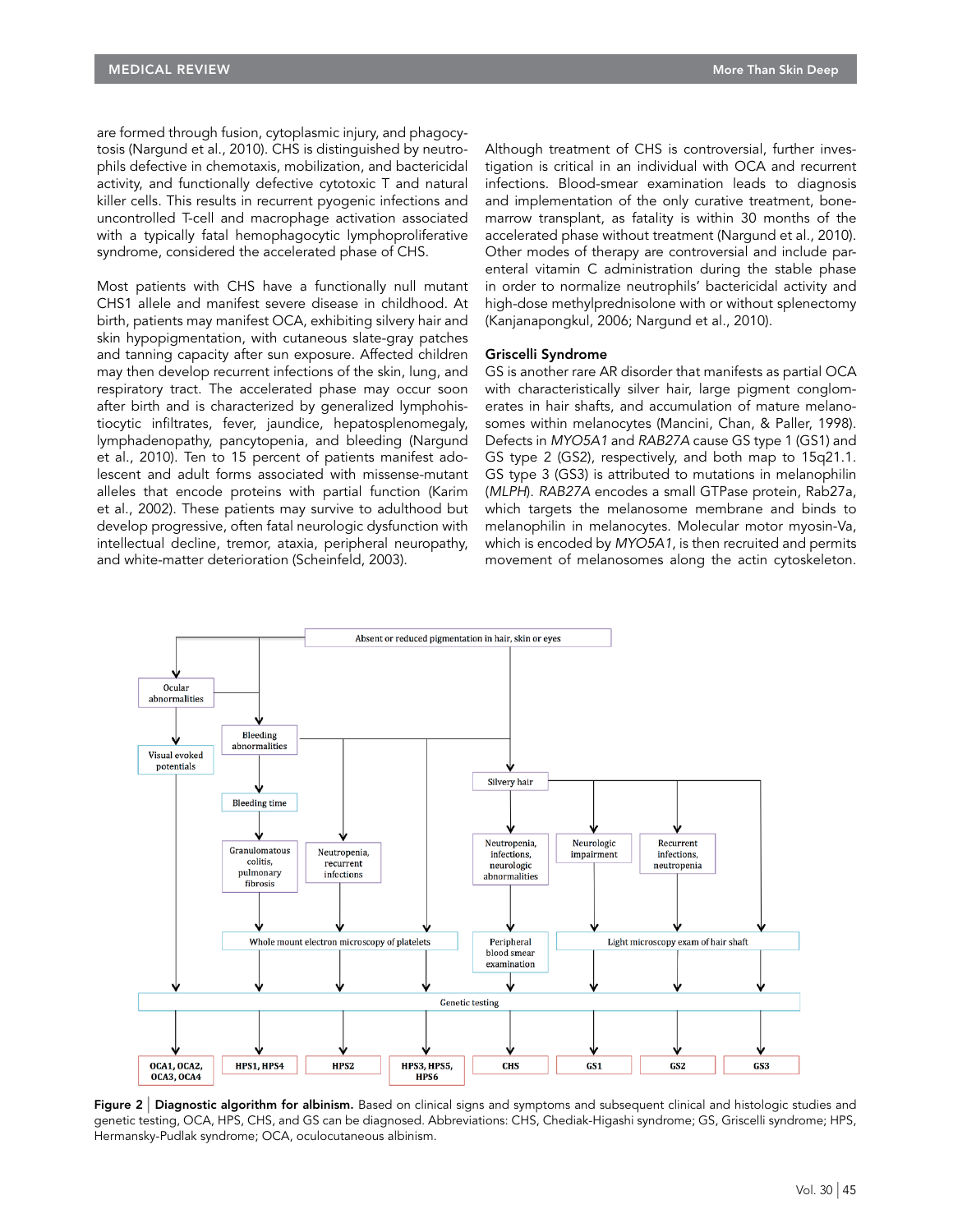The tripartite myosin-Va-melanophilin-Rab27a complex enables mature melanosomes to migrate to the dendritic tips of melanocytes, permitting delivery of melanin to adjacent keratinocytes (Al-Idrissi et al., 2010).

Patients with GS1 develop primary neurologic impairment that manifests as muscle hypotonia and intellectual disability, as myosin-Va has a critical role in neuron function (Sanal et al., 2002). In GS2, however, Rab27a is necessary in lymphocyte lytic granule release and lymphocyte homeostasis. Correspondingly, there is an uncontrolled T-lymphocyte and macrophage activation syndrome known as hemophagocytic syndrome (HS), which is associated with lymphocytic infiltration of organs and high mortality unless treated with hematopoietic stem cell transplantation (Al-Idrissi et al., 2010; Scheinfeld, 2003). HS may present in the neonatal period and is associated with preterm delivery (Lipton, Westra, Haverty, Roberts, & Harris, 2004). In contrast, GS3 is phenotypically restricted to characteristic hypopigmentation of the skin and hair.

Rapid diagnosis of GS can occur via light microscopy examination of a hair shaft demonstrating abnormal aggregates of pigment, permitting implementation of appropriate counseling and interventions according to the subtype. GS2 requires early diagnosis and preemptive treatment in order to prevent its severe complications (Wong & Yano, 2012).

#### **CONCLUSION**

There is a limited differential of albinism, including few genetic syndromes with life-threatening consequences (Table 1). Diagnosis can be determined based on pedigree, review of systems, physical exam of skin, hair, and eyes, visual evoked potentials, and if indicated, skin biopsy, whole-mount platelet electron microscopy studies, blood smear, or hair shaft microscopy (Figure 2). Further, genetic testing via methods such as RT-PCR and genomic sequencing can confirm a diagnosis, as well as allow for prenatal testing and carrier detection (Falik-Borenstein et al., 1995; Santiago Borrero et al., 2006). With diagnosis, appropriate recommendations regarding ophthalmologic screening frequency, necessity for ocular muscle surgery, degree of sun exposure, and expectations related to systemic complications can be delineated. Delayed genetic counseling has been associated with poor academic performance in OCA, hemorrhage in HPS, and mortality in both CHS and GS (Torres-Serrant et al., 2010). With knowledge of the differential in conjunction with the execution of simple diagnostic tests, many of these complications can be predicted and consequently ameliorated or prevented.

Corresponding Author: Julia Gittler, MD (jkgittler@gmail.com).

Author Contributions: Both authors contributed equally to the writing of this article.

Conflict of Interest Disclosure: The authors have completed and submitted the ICMJE Form for Disclosure of Potential Conflicts of Interest. No conflicts were noted.

#### References

- Al-Idrissi, E., ElGhazali, G., Alzahrani, M., Menasche, G., Pachlopnik Schmid, J., & Basile Gde, S. (2010). Premature birth, respiratory distress, intracerebral hemorrhage, and silvery-gray hair: Differential diagnosis of the 3 types of Griscelli syndrome. Journal of Pediatric Hematology/Oncology, 32(6), 494–496.
- Anikster, Y., Huizing, M., White, J., Shevchenko, Y. O., Fitzpatrick, D. L., Touchman, J. W., . . . Toro, J. R. (2001). Mutation of a new gene causes a unique form of Hermansky-Pudlak syndrome in a genetic isolate of central Puerto Rico. Nature Genetics, 28(4), 376–380.
- Avila, N. A., Brantly, M., Premkumar, A., Huizing, M., Dwyer, A., & Gahl, W. A. (2002). Hermansky-Pudlak syndrome: Radiography and CT of the chest compared with pulmonary function tests and genetic studies. American Journal of Roentgenology, 179(4), 887–892.
- Chiang, P. W., Spector, E., & McGregor, T. L. (2009). Evidence suggesting digenic inheritance of Waardenburg syndrome type II with ocular albinism. American Journal of Medical Genetics Part A, 149A(12), 2739–2744.
- Creel, D. J., Summers, C. G., & King, R. A. (1990). Visual anomalies associated with albinism. Ophthalmic Paediatrics and Genetics, 11(3), 193–200.
- Cullinane, A. R., Curry, J. A., Carmona-Rivera, C., Summers, C. G., Ciccone, C., Cardillo, N. D., . . . Gahl, W. A. (2011). A BLOC-1 mutation screen reveals that PLDN is mutated in Hermansky-Pudlak syndrome type 9. American Journal of Human Genetics, 88(6), 778–787.
- Dell'Angelica, E. C. (2004). The building BLOC(k)s of lysosomes and related organelles. Current Opinion in Cell Biology, 16(4), 458–464.
- Dessinioti, C., Stratigos, A. J., Rigopoulos, D., & Katsambas, A. D. (2009). A review of genetic disorders of hypopigmentation: Lessons learned from the biology of melanocytes. Experimental Dermatology, 18(9), 741–749.
- Falik-Borenstein, T. C., Holmes, S. A., Borochowitz, Z., Levin, A., Rosenmann, A., & Spritz, R. A. (1995). DNA-based carrier detection and prenatal diagnosis of tyrosinase-negative oculocutaneous albinism. Prenatal Diagnosis, 15(4), 345–349.
- Fontana, S., Parolini, S., Vermi, W., Booth, S., Gallo, F., Donini, M., .. Badolato, R. (2006). Innate immunity defects in Hermansky-Pudlak type 2 syndrome. Blood, 107(12), 4857–4864.
- Giebel, L. B., Musarella, M. A., & Spritz, R. A. (1991). A nonsense mutation in the tyrosinase gene of Afghan patients with tyrosinase negative (type IA) oculocutaneous albinism. Journal of Medical Genetics, 28(7), 464–467.
- Gradstein, L., FitzGibbon, E. J., Tsilou, E. T., Rubin, B. I., Huizing, M., & Gahl, W. A. (2005). Eye movement abnormalities in Hermansky-Pudlak syndrome. Journal of AAPOS, 9(4), 369–378.
- Gronskov, K., Ek, J., & Brondum-Nielsen, K. (2007). Oculocutaneous albinism. Orphanet Journal of Rare Diseases, 2, 43.
- Huizing, M., Pederson, B., Hess, R. A., Griffin, A., Helip-Wooley, A., Westbroek, W., . . . Gahl, W. A. (2009). Clinical and cellular characterisation of Hermansky-Pudlak syndrome type 6. Journal of Medical Genetics, 46(12), 803–810.
- Jung, J., Bohn, G., Allroth, A., Boztug, K., Brandes, G., Sandrock, I., . . . Klein, C. (2006). Identification of a homozygous deletion in the AP3B1 gene causing Hermansky-Pudlak syndrome, type 2. Blood, 108(1), 362–369.
- Kanjanapongkul, S. (2006). Chediak-Higashi syndrome: Report of a case with uncommon presentation and review literature. Journal of the Medical Association of Thailand, 89(4), 541–544.
- Karim, M. A., Suzuki, K., Fukai, K., Oh, J., Nagle, D. L., Moore, K. J., . . . Spritz, R. A. (2002). Apparent genotype-phenotype correlation in childhood, adolescent, and adult Chediak-Higashi syndrome. American Journal of Medical Genetics, 108(1), 16–22.
- Krisp, A., Hoffman, R., Happle, R., Konig, A., & Freyschmidt-Paul, P. (2001). Hermansky-Pudlak syndrome. European Journal of Dermatology, 11(4), 372–373.
- Kromberg, J. G., Castle, D. J., Zwane, E. M., Bothwell, J., Kidson, S., Bartel, P., . . . Jenkins, T. (1990). Red or rufous albinism in southern Africa. Ophthalmic Paediatrics and Genetics, 11(3), 229–235.
- Lee, S. T., Nicholls, R. D., Bundey, S., Laxova, R., Musarella, M., & Spritz, R. A. (1994). Mutations of the P gene in oculocutaneous albinism, ocular albinism, and Prader-Willi syndrome plus albinism. New England Journal of Medicine, 330(8), 529–534.
- Levin, A. V., & Stroh, E. (2011). Albinism for the busy clinician. Journal of AAPOS, 15(1), 59–66.
- Li, W., Zhang, Q., Oiso, N., Novak, E. K., Gautam, R., O'Brien, E. P., . . . Swank, R. T. (2003). Hermansky-Pudlak syndrome type 7 (HPS-7) results from mutant dysbindin, a member of the biogenesis of lysosome-related organelles complex 1 (BLOC-1). Nature Genetics, 35(1), 84–89.